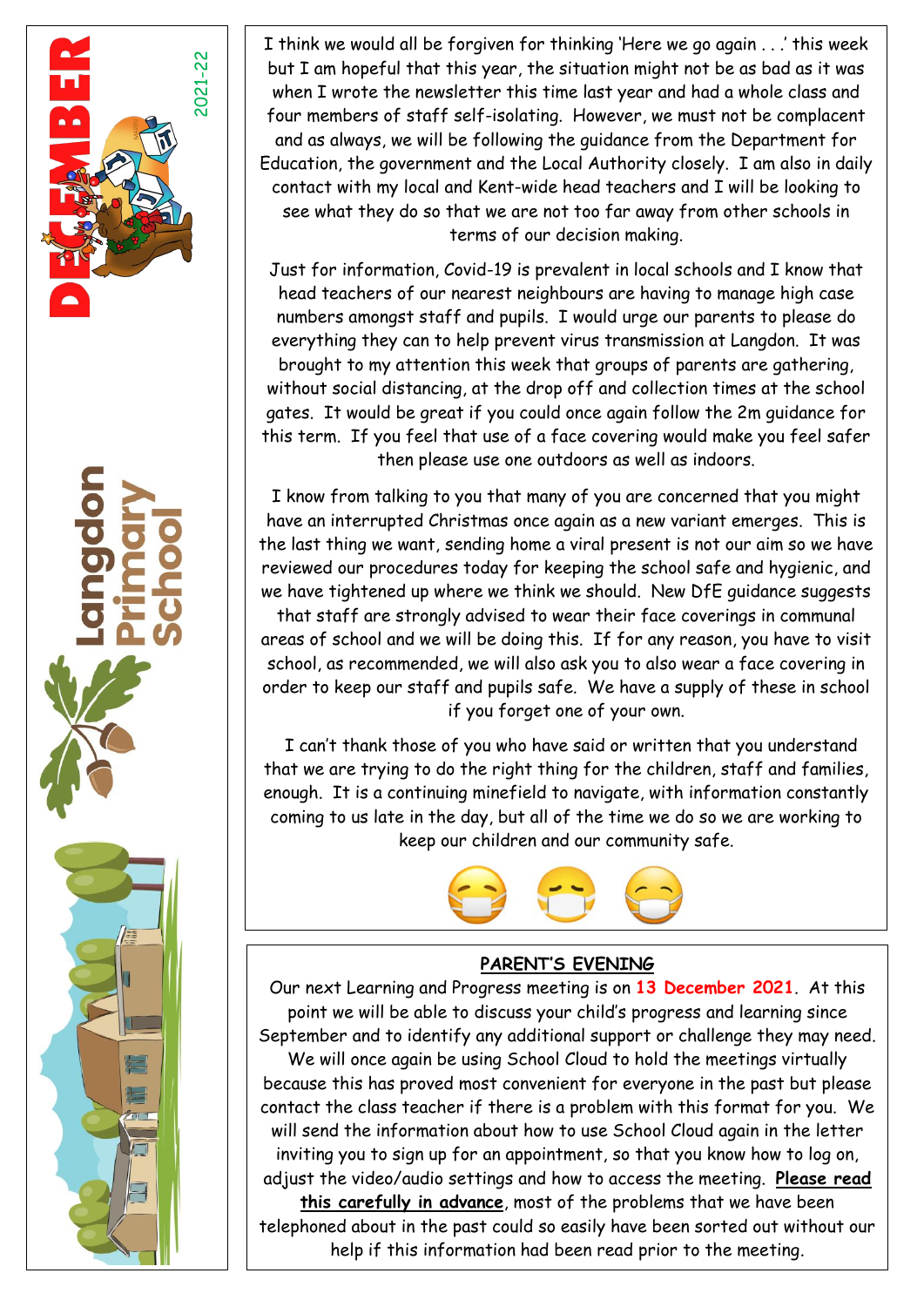## **CHRISTMAS ARRANGEMENTS**

Children in Below is a list of events/occurrences linked to Christmas and how we plan to do them this year:

*Christmas Cards***:** One of the joys of primary school Christmases is giving and receiving cards amongst friends. This year we will be encouraging children to share cards in the same way that we did last year. From Monday 6 December 2021 to Wednesday 15 December 2021 children will be able to bring their cards to school and post them in our letter box which will be in the playground. The letters will be left in the letter box until Friday 17 December to 'quarantine' before we deliver them. Each child will be given a bag full of their cards to take home and share with you there.

*Key Stage One Nativity:* If all things remain as they are at the time of writing, it is our intention to hold the nativity in the village hall on Friday 10 December 2021. Following the successful format of the leaver's assembly held in July, this event will follow the guidance which is in place for use of the village hall determined by the parish council. Accordingly, this event is open to **ONE** person only who is connected with the children in Years R, 1 and 2 in Parrot and Owl Classes; please note that due to lack of space we cannot open this up to any more people and that in addition to the conditions for use determined by the Parish Council, we are following the guidance issued by the UK Health Security Agency to any venue holding an event or attraction, including schools. This event is not open to any other year groups and we reserve the right to ensure that only one person attend from each family. Please let the office know in advance if you will be attending so that we have a copy of your details for potential track and trace should the worst happen. There are some rules that you need to follow if you are attending:

• Please arrange to have a lateral flow test on the morning of the nativity performance. Log the results into<https://www.gov.uk/report-covid19-result> and be ready to show the confirmation text/email on your phone before entering the village hall. Lateral flow tests can be obtained by following this link [https://test-for-coronavirus.service.gov.uk/collect-lateral-](https://test-for-coronavirus.service.gov.uk/collect-lateral-flow-kits)

### [flow-kits](https://test-for-coronavirus.service.gov.uk/collect-lateral-flow-kits)

• **DO NOT** attend if you have or develop any coronavirus symptoms, however mild; if you have tested positive in the last ten days or if you have been instructed to self-isolate by NHS

Test and Trace.

- Please wear your face covering at all times indoors.
- When entering the building please use the hand sanitizer provided.
- You will be shown to your seat and are asked to remain seated at all times during the performance.
- On completion of the performance, we will take the children back to school from where they can be collected (along with any siblings) to go home. Please maintain social distancing at all times from people you do not normally have regular contact with.

We are once again arranging for a video to be made of the performance so that you can share this with other family members who would like to see it and the children themselves in your own home. It will downloadable for you to keep. If for any reason the guidance means that we cannot do the face to face performance in the village hall, then the video will continue to be made and distributed.

I am sure that you understand that this event has to be as safe as possible for everyone in attendance, hence the arrangements, particularly given the closeness to the Christmas holiday. I thank you for your support in advance but if there are problems with any aspect, please speak to Mrs Paylor Sutton directly who will be able to advise.

As usual, we will accept any welcome donations received from you which we will send to the Children's Society, our chosen Christmas charity who support children in vulnerable or disadvantaged circumstances.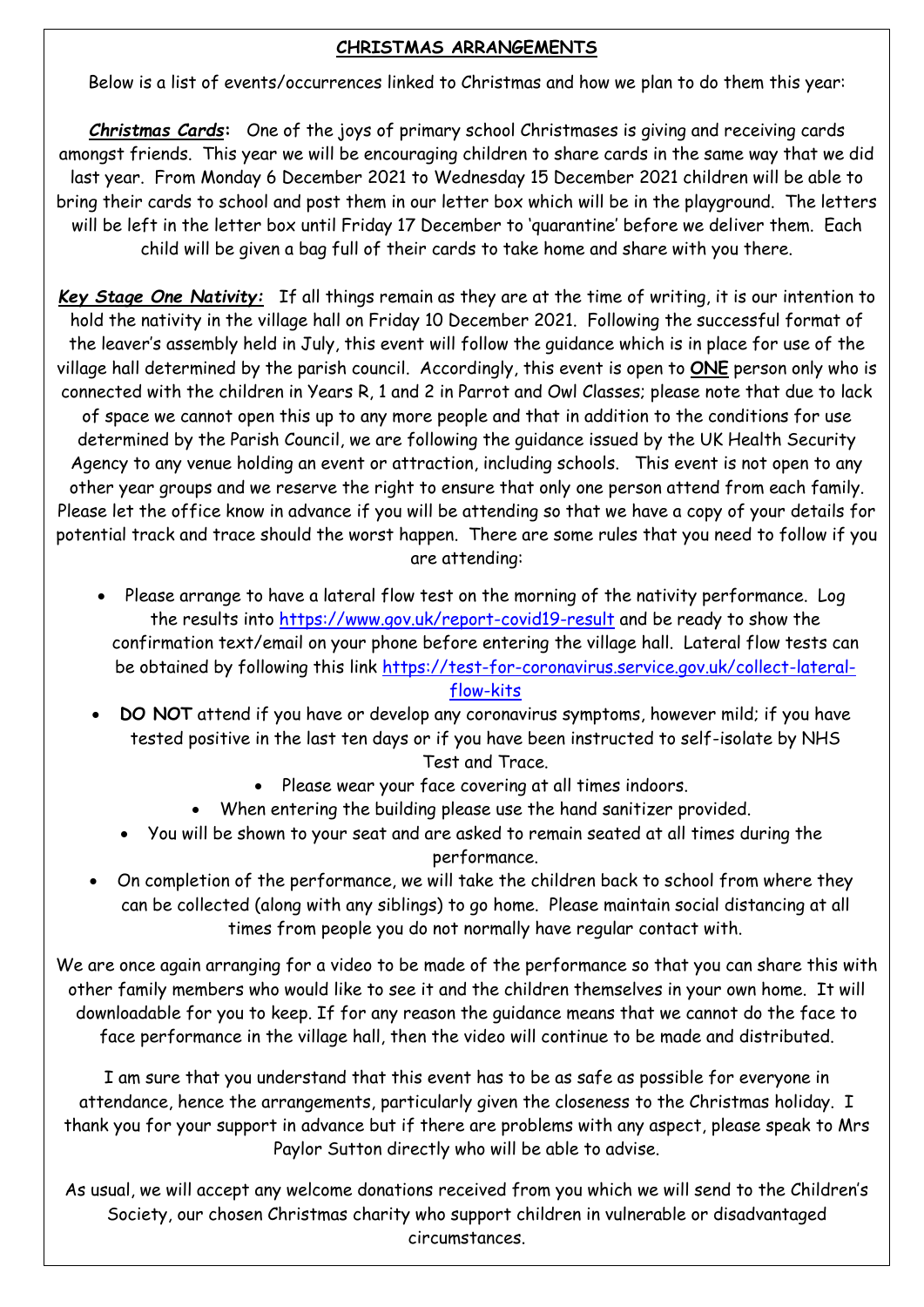*Christmas dinner and parties:* Christmas dinner is booked for Thursday 16 December 2021. Children in Parrot and Owl Classes will eat in their classrooms this year with the usual 'sing for your supper' songs, music and crackers. Children in Hawk and Eagle Classes will eat in the school hall. Following dinner each class will have a small party with socially distanced games and activities.

*Christingle*: This year we hope to be able to use the church for our Christingle Service once again. Rev Kaz Reeves is planning to welcome the children from Key Stage Two into the church on the afternoon of Friday 17 December 2021 at 1.30pm. At the moment, parents are invited to join us but this will be subject to review as we approach the end of term and Kaz will make the final decision about whether this is safe to do or not with reference to current church coronavirus guidance.

Once again, there may be restrictions regarding numbers permitted to attend, use of face coverings and lateral flow testing but I will let you know the arrangements for these closer to the time. At the end of the Christingle service, children will return to school with their teachers and can then be collected (with younger siblings) to start their Christmas holiday.

Very often parents and children generously bring staff gifts at the end of term. This year we ask that if you want to give your child's teachers a gift to say thank you, that you drop your gift off at the office by Wednesday 15 December 2021. We will then pop it under our staff tree to 'quarantine' until the end of term before the teacher opens it and says thank you to the child who has given it. Please ensure that each gift is clearly labelled with the name of the member of staff and the child / family who has given it so we can get it to the right person!



# **SUPPORTING THE SCHOOL**

One of the things that we do in order to provide additional funding for various measures to enhance and improve our school is our successful Summer and Christmas fairs. This year once again, the PTFA feel that the time is not yet right to host these after consulting event guidance. This, alongside other cancelled events, has led to a £2000-£2500 shortfall in our PTFA funding this year. So, we are looking to other ways to support the school to provide 'welcome extras'.

Parents can of course, just donate to the school and this is always a welcome thing. You can make a monetary donation on SQUID via voluntary donations. Perhaps, if this is something that appeals to you, this could be used to donate the money that you would have spent at the Christmas fair this year but have not been able to.

Another way of donating is to look at our Amazon Wishlist. The link to Amazon UK, via our wish list, can be found on our school website by following *Our School* > *PTFA*. There you can find items that we would purchase for the classes if we had usual PTFA money to help. You can purchase these items as a gift to your child's class from the wishlist and they will then be sent directly from Amazon to the school or you can pop them in your Amazon shopping basket and bring them into school yourself.

We thank you enormously for everything that you all do to support our school. We do understand that times are tough and that not everyone will be able to help, but for those of you who can we are very, very grateful to you.